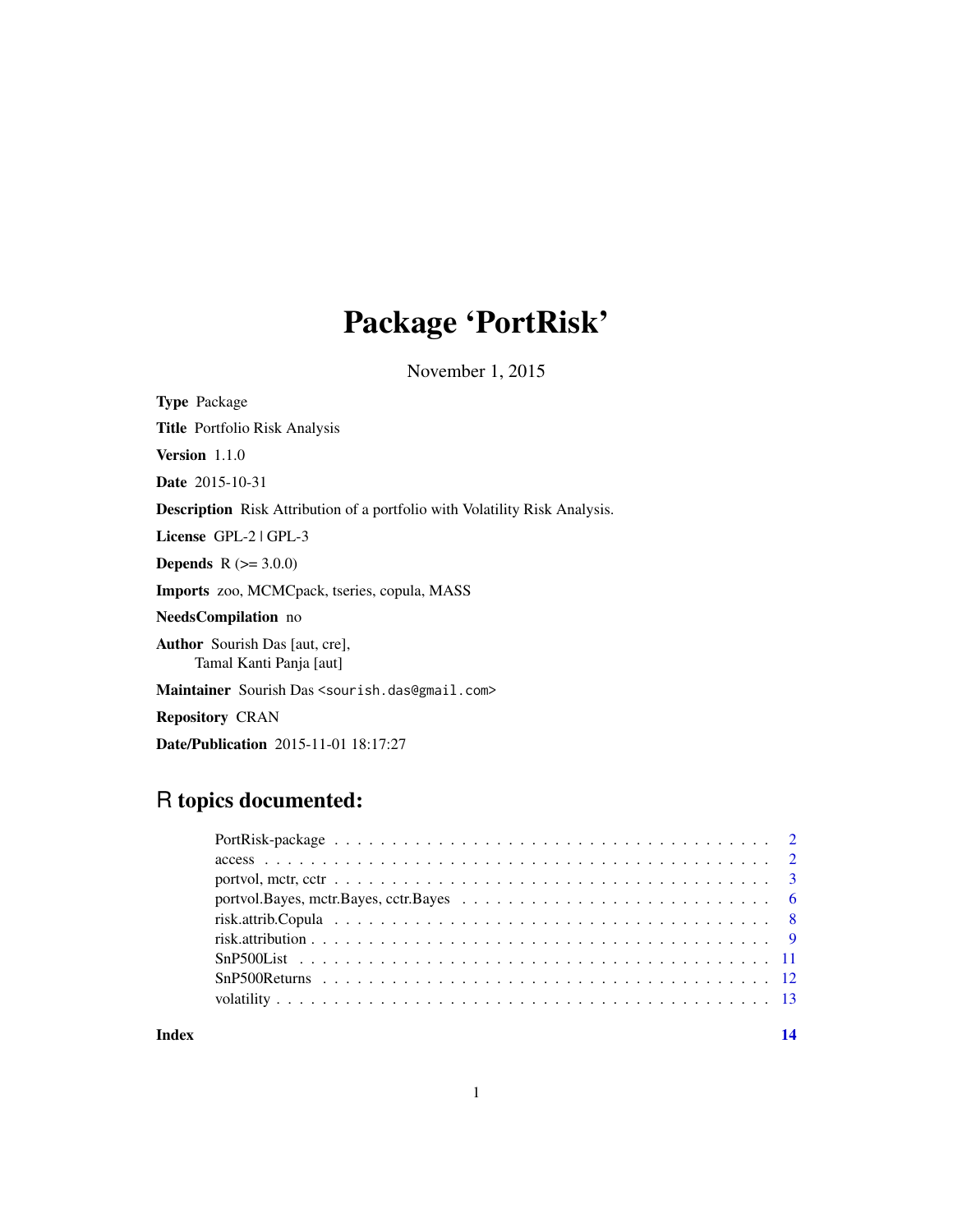<span id="page-1-0"></span>PortRisk-package *Portfolio Risk Analysis*

## Description

Risk Attribution of a portfolio with Volatility Risk Analysis.

#### Details

| Package: | PortRisk                             |
|----------|--------------------------------------|
| Type:    | Package                              |
| Version: | 1.1.0                                |
| Date:    | 2015-10-31                           |
| License: | $GPL-2$   $GPL-3$                    |
| Depends: | $R (= 3.0.0)$                        |
| Imports: | zoo, tseries, MCMCpack, copula, MASS |

This package includes functions to compute the volatility risk attributes such as Volatility, Portfolio Volatility, MCTR, CCTR etc.

#### Author(s)

Sourish Das [aut, cre], Tamal Kanti Panja [aut]. Maintainer: Sourish Das <sourish.das@gmail.com>

<span id="page-1-1"></span>access *Access Daily Stock Returns by Dates*

## Description

Access data from a zoo type daily returns table and returns as a zoo object. Basically, it returns a table of daily returns of a given list of company ticker names for a time period given as the input.

## Usage

```
access(tickers, start, end, data)
```
## Arguments

| tickers | A character vector of ticker names of companies in the portfolio.                                                                                                                             |
|---------|-----------------------------------------------------------------------------------------------------------------------------------------------------------------------------------------------|
| start   | Start date in the format "yyyy-mm-dd".                                                                                                                                                        |
| end     | End date in the format "yyyy-mm-dd".                                                                                                                                                          |
| data    | A zoo object whose rownames are dates and colnames are ticker names of the<br>companies. Values of the table corresponds to the daily returns of the stocks of<br>corresponding ticker names. |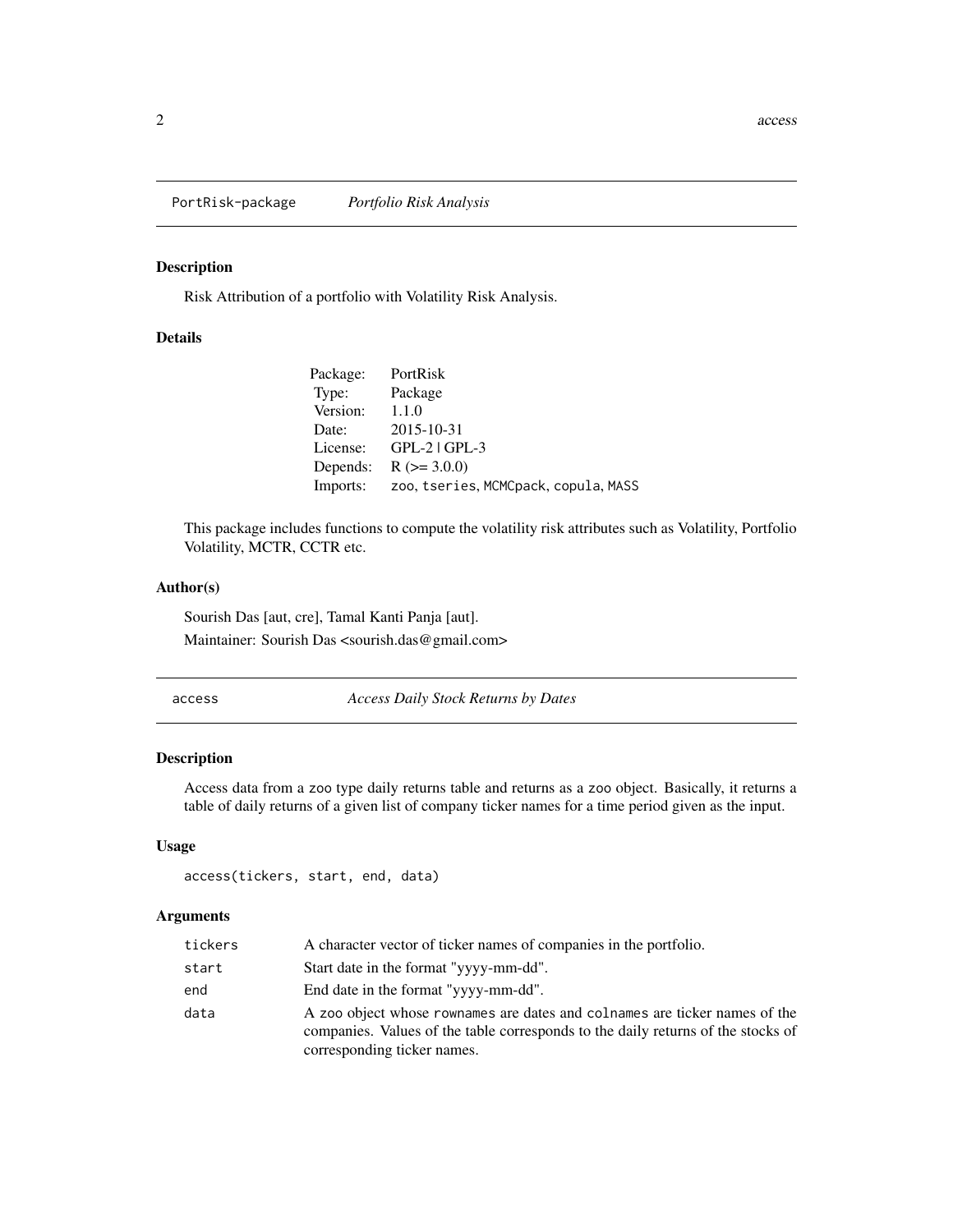<span id="page-2-0"></span>portvol, mctr, cctr 3

#### Value

Returns a zoo series as a table of daily returns corresponding to the company ticker names in tickers for the given time period. Basically, it picks up a block from a large table of daily returns of the stocks corresponding to the dates.

#### See Also

[zoo](#page-0-0)

## Examples

data(SnP500Returns)

```
# list all the ticker names in a character vector
tckk <- colnames(SnP500Returns)
# access the data corresponding to the first 3 ticker names
# for the time period January 1, 2013 - January 10, 2013
access(tickers = tckk[1:3],
       start = "2013-01-01",
        end = "2013-01-10",
```

```
data = SnP500Returns)
```
portvol, mctr, cctr *Portfolio Volatility and Contribution to Total Volatility Risk (MCTR & CCTR)*

#### <span id="page-2-1"></span>Description

portvol computes portfolio volatility of a given portfolio for specific weight and time period. mctr & cctr computes the Marginal Contribution to Total Risk (MCTR) & Conditional Contribution to Total Risk (CCTR) for the given portfolio.

## Usage

```
portvol(tickers, weights = rep(1,length(tickers)),
       start, end, data)
mctr(tickers, weights = rep(1,length(tickers)),
       start, end, data)
cctr(tickers, weights = rep(1,length(tickers)),
       start, end, data)
```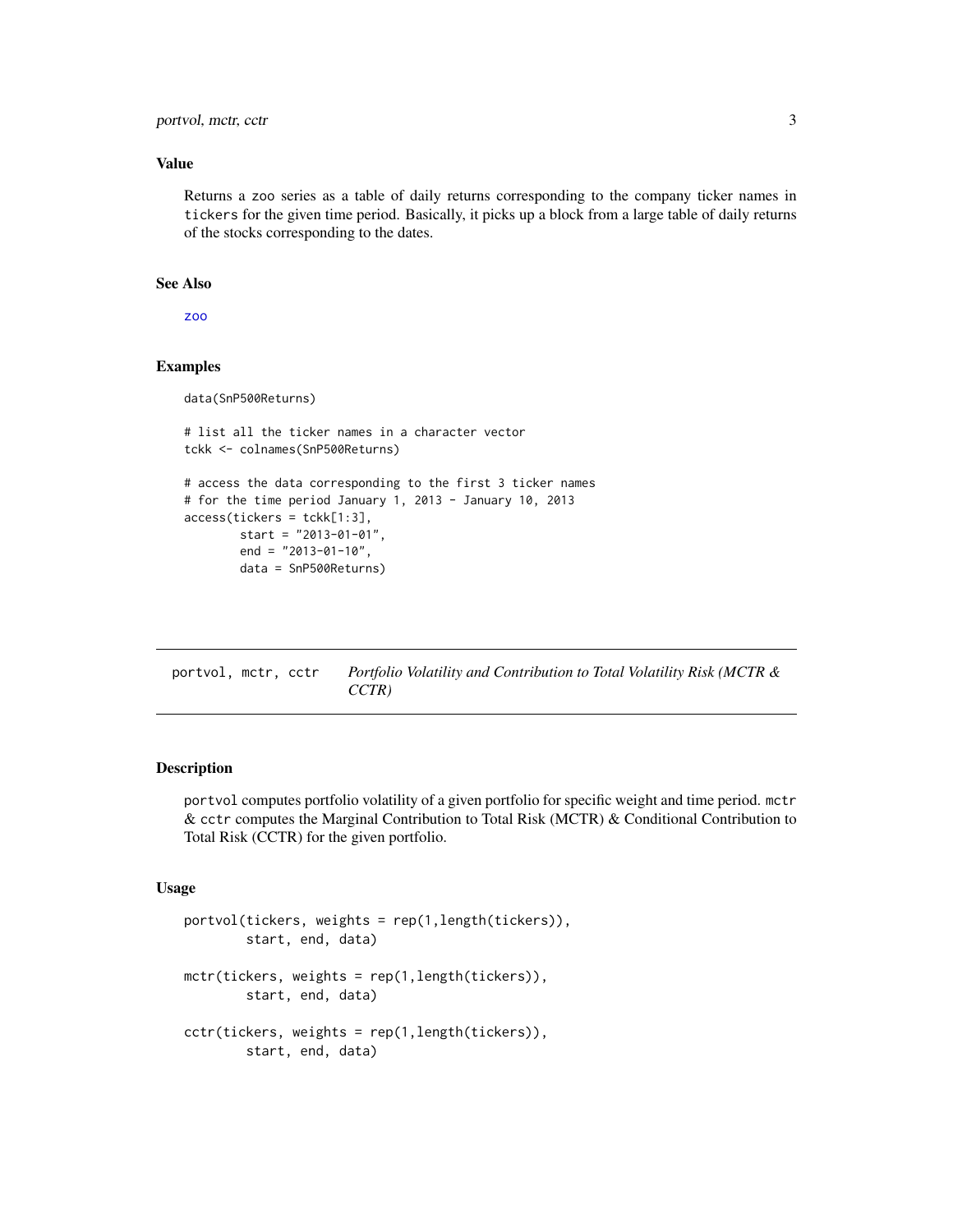#### Arguments

| tickers | A character vector of ticker names of companies in the portfolio.                                                                                                                                                                                                        |
|---------|--------------------------------------------------------------------------------------------------------------------------------------------------------------------------------------------------------------------------------------------------------------------------|
| weights | A numeric vector of weights assigned to the stocks corresponding to the ticker<br>names in tickers. The sum of the weights need not to be 1 or 100 (in per-<br>centage). By default, equal weights to all the stocks are assigned (i.e., by<br>rep(1, length(tickers))). |
| start   | Start date in the format "yyyy-mm-dd".                                                                                                                                                                                                                                   |
| end     | End date in the format "yyyy-mm-dd".                                                                                                                                                                                                                                     |
| data    | A zoo object whose rownames are dates and colnames are ticker names of the<br>companies. Values of the table corresponds to the daily returns of the stocks of<br>corresponding ticker names.                                                                            |

#### Details

As any portfolio can be considered as bag of p-many risky assets, it is important to figureout how these assets contributes to total volatility risk of the portfolio. We consider an investment period and suppose  $r_j$  denote return to source j for the same period, where  $j = 1, 2, \ldots, p$ . The portfolio return over the period is

$$
R_p = \sum_{j=1}^p w_j r_j
$$

where  $w_j$  is the portfolio exposure to the asset j, i.e., portfolio weight, such that  $w_j \geq 0$  and  $\sum_{j=1}^{p} w_j = 1$ . Portfolio manager determines the size of  $w_j$  at the beginning of the investment period. Portfolio volatility is defined as

$$
\sigma = \sqrt{w^T \Sigma w}
$$

where  $w = (w_1, w_2, \dots, w_p)$  and  $\Sigma$  being the variance-covariance matrix of the assets in the portfolio. The weights  $(w_j)$  are the main switches of portfolio's total volatility. Therefore, it is important for a manager to quantify, the sensitivity of the portfolio's volatility with respect to small change in  $w$ . This can be achieved by differentiating the portfolio volatility with respect to  $w$ ,

$$
\frac{\partial \sigma}{\partial w} = \frac{1}{\sigma} \Sigma w = \rho
$$

where  $\rho = (\rho_1, \rho_2, \dots, \rho_p)$  is know as 'Marginal Contribution to Total Risk' (MCTR). Note that MCTR of asset  $i$  is

$$
\rho_i = \frac{1}{\sigma} \sum_{j=1}^p \sigma_{ij} w_j.
$$

The CCTR (aka. Conditional Contribution to Total Risk) is the amount that an asset add to total portfolio volatility. In other words,  $\xi_i = w_i \rho_i$  is the CCTR of asset *i*, i.e.,

$$
\sigma = \sum_{i=1}^p w_i \rho_i.
$$

Therefore portfolio volatility can be viewed as weighted average of MCTR.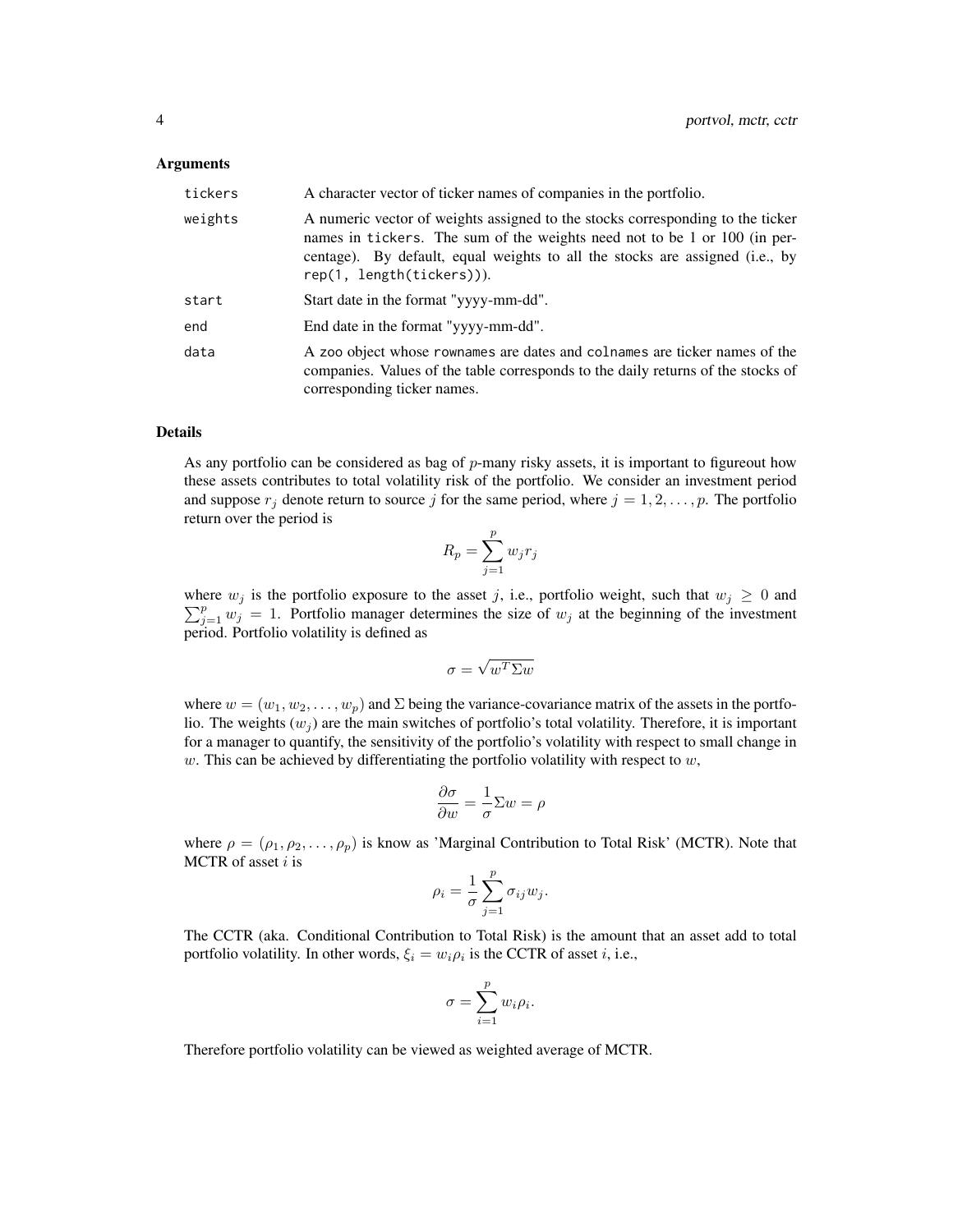#### <span id="page-4-0"></span>Value

| portvol | A numeric value. Volatility of a given portfolio in percentage.                                                             |
|---------|-----------------------------------------------------------------------------------------------------------------------------|
| mctr    | A named numeric vector of Marginal Contribution to Total Risk (MCTR) in<br>percentage with names being the ticker names.    |
| cctr    | A named numeric vector of Conditional Contribution to Total Risk (CCTR) in<br>percentage with names being the ticker names. |

## See Also

[zoo](#page-0-0)

## Examples

data(SnP500Returns)

```
# consider the portfolio containing the first 4 stocks
pf <- colnames(SnP500Returns)[1:4]
st <- "2013-01-01" # start date
en <- "2013-01-31" # end date
# suppose the amount of investments in the above stocks are
# $1,000, $2,000, $3,000 & $1,000 respectively
wt <- c(1000,2000,3000,1000) # weights
# portfolio volatility for the portfolio 'pf' with equal (default) weights
pv1 <- portvol(pf, start = st, end = en,
                data = SnP500Returns)
# portfolio volatility for the portfolio 'pf' with weights as 'wt'
pv2 <- portvol(pf, weights = wt, start = st, end = en,
                data = SnP500Returns)
# similarly,
# mctr for the portfolio 'pf' with weights as 'wt'
mc \le mctr(pf, weights = wt, start = st, end = en,data = SnP500Returns)
# cctr for the portfolio 'pf' with weights as 'wt'
cc < -cctr(pf, weights = wt, start = st, end = en,data = SnP500Returns)
sum(cc) == pv2# note that, sum of the cctr values is the portfolio volatility
```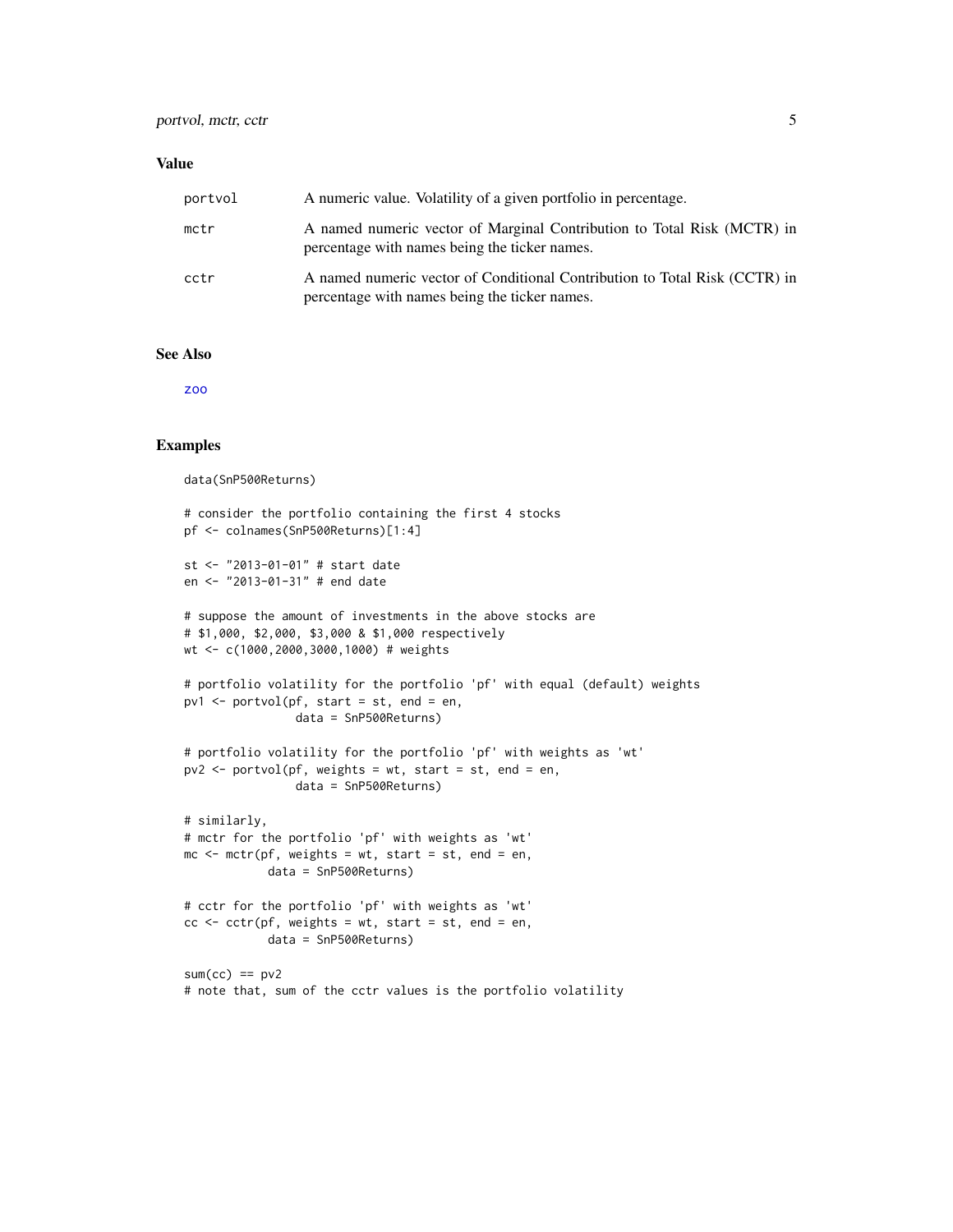<span id="page-5-0"></span>portvol.Bayes, mctr.Bayes, cctr.Bayes *Portfolio Volatility and Contribution to Total Volatility Risk (MCTR & CCTR): Bayesian Approach*

#### Description

portvol.Bayes computes portfolio volatility of a given portfolio for specific weight and time period. mctr. Bayes & cctr. Bayes computes the Marginal Contribution to Total Risk (MCTR)  $\&$ Conditional Contribution to Total Risk (CCTR) for the given portfolio.

#### Usage

```
portvol.Bayes(tickers, weights = rep(1,length(tickers)),
              start, end, data, sim.size = 1000)
mctr.Bayes(tickers, weights = rep(1,length(tickers)),
              start, end, data, sim.size = 1000)
cctr.Bayes(tickers, weights = rep(1,length(tickers)),
              start, end, data, sim.size = 1000)
```
#### Arguments

| tickers  | A character vector of ticker names of companies in the portfolio.                                                                                                                                                                                                        |
|----------|--------------------------------------------------------------------------------------------------------------------------------------------------------------------------------------------------------------------------------------------------------------------------|
| weights  | A numeric vector of weights assigned to the stocks corresponding to the ticker<br>names in tickers. The sum of the weights need not to be 1 or 100 (in per-<br>centage). By default, equal weights to all the stocks are assigned (i.e., by<br>rep(1, length(tickers))). |
| start    | Start date in the format "yyyy-mm-dd".                                                                                                                                                                                                                                   |
| end      | End date in the format "yyyy-mm-dd".                                                                                                                                                                                                                                     |
| data     | A zoo object whose rownames are dates and colnames are ticker names of the<br>companies. Values of the table corresponds to the daily returns of the stocks of<br>corresponding ticker names.                                                                            |
| sim.size | Simulation size, default 1000.                                                                                                                                                                                                                                           |

#### Details

As any portfolio can be considered as bag of  $p$ -many risky assets, it is important to figureout how these assets contributes to total volatility risk of the portfolio. We consider an investment period and suppose  $r_j$  denote return to source j for the same period, where  $j = 1, 2, \ldots, p$ . The portfolio return over the period is

$$
R_p = \sum_{j=1}^p w_j r_j
$$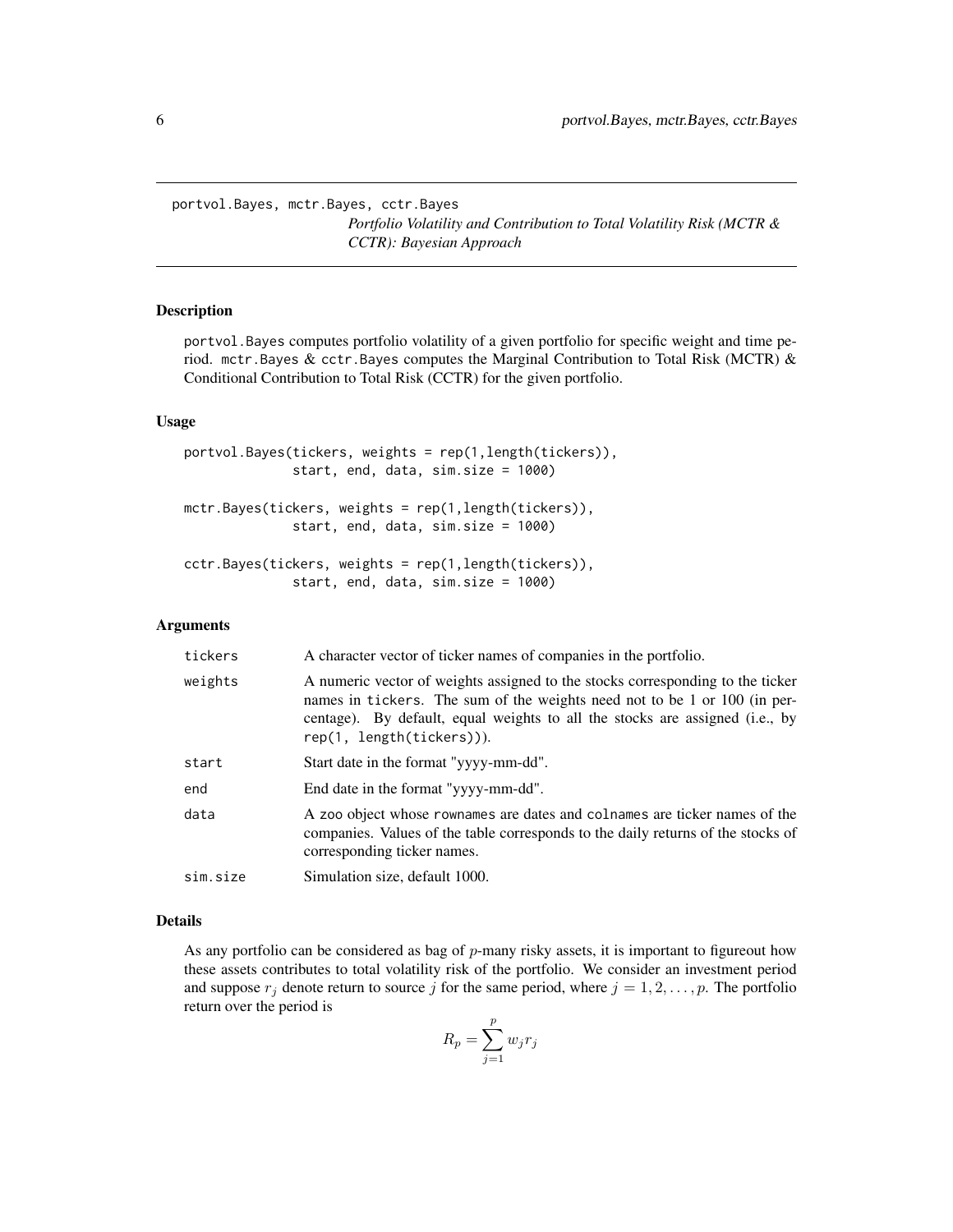<span id="page-6-0"></span>where  $w_j$  is the portfolio exposure to the asset j, i.e., portfolio weight, such that  $w_j \geq 0$  and  $\sum_{j=1}^{p} w_j = 1$ . Portfolio manager determines the size of  $w_j$  at the beginning of the investment period. Portfolio volatility is defined as

$$
\sigma = \sqrt{w^T \Sigma w}
$$

where  $w = (w_1, w_2, \dots, w_p)$  and  $\Sigma$  being the variance-covariance matrix of the assets in the portfolio.  $S$  is the sample portfolio-covariance matrix. If

$$
S \sim Wishart(n-1, \Sigma)
$$

and prior distribution on  $\Sigma$  is

$$
\Sigma \sim Inv-Wishart(n_0, \Psi)
$$

Then posterior distribution is

$$
\Sigma|S \sim Inv-Wishart(n_0 + n - 1, \Psi + S)
$$

For more detail, see [portvol](#page-2-1), [mctr](#page-2-1), [cctr](#page-2-1)

#### Value

| portvol | A numeric value. Volatility of a given portfolio in percentage.                                                             |
|---------|-----------------------------------------------------------------------------------------------------------------------------|
| mctr    | A named numeric vector of Marginal Contribution to Total Risk (MCTR) in<br>percentage with names being the ticker names.    |
| cctr    | A named numeric vector of Conditional Contribution to Total Risk (CCTR) in<br>percentage with names being the ticker names. |

## See Also

[zoo](#page-0-0)

#### Examples

```
data(SnP500Returns)
```

```
# consider the portfolio containing the first 4 stocks
pf <- colnames(SnP500Returns)[1:4]
st <- "2013-01-01" # start date
en <- "2013-01-31" # end date
# suppose the amount of investments in the above stocks are
# $1,000, $2,000, $3,000 & $1,000 respectively
wt <- c(1000,2000,3000,1000) # weights
# portfolio volatility for the portfolio 'pf' with equal (default) weights
pv1 <- portvol(pf, start = st, end = en,data = SnP500Returns)
# portfolio volatility for the portfolio 'pf' with weights as 'wt'
pv2 \leq portvol(pf, weights = wt, start = st, end = en,
```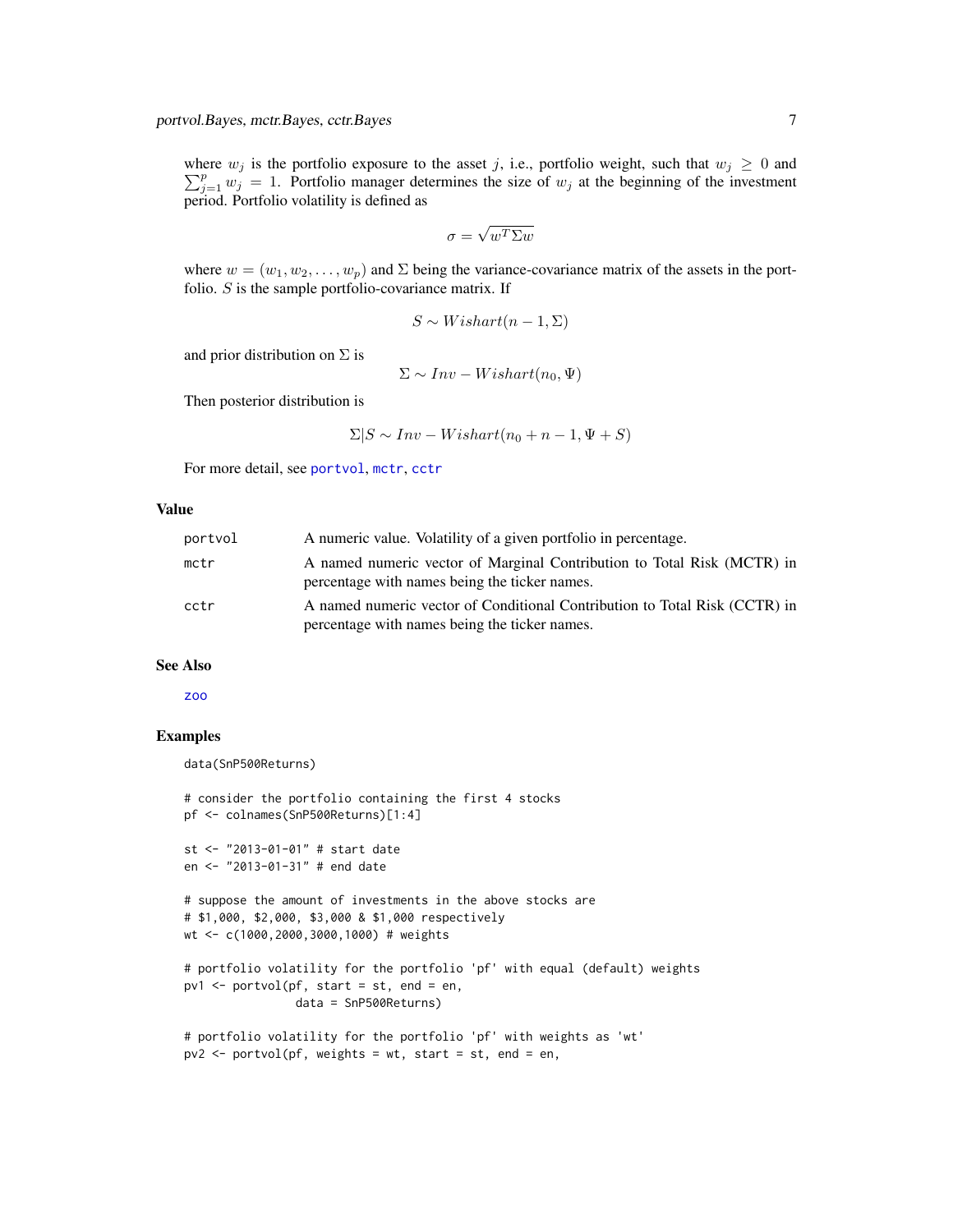```
data = SnP500Returns)
# similarly,
# mctr for the portfolio 'pf' with weights as 'wt'
mc \leq mctr(pf, weights = wt, start = st, end = en,
            data = SnP500Returns)
# cctr for the portfolio 'pf' with weights as 'wt'
cc < -cctr(pf, weights = wt, start = st, end = en,data = SnP500Returns)
sum(cc) == pv2# note that, sum of the cctr values is the portfolio volatility
```
risk.attrib.Copula *Risk Attribution of a Portfolio with t-Copula*

## Description

Combined representation of the risk attributes MCTR, CCTR, Portfolio Volatility, Portfolio Value at Risk (VaR) and individual Volatility of the stocks in a given portfolio for a Markowitz's Optimized weights using t-Copula.

#### Usage

```
risk.attrib.Copula(tickers, data, start, end, sim.size=1000, df=10)
```
#### Arguments

| tickers  | A character vector of ticker names of companies in the portfolio.                                                                                                                             |
|----------|-----------------------------------------------------------------------------------------------------------------------------------------------------------------------------------------------|
| data     | A zoo object whose rownames are dates and colnames are ticker names of the<br>companies. Values of the table corresponds to the daily returns of the stocks of<br>corresponding ticker names. |
| start    | Start date in the format "yyyy-mm-dd".                                                                                                                                                        |
| end      | End date in the format "yyyy-mm-dd".                                                                                                                                                          |
| sim.size | Simulation size. Default at 1000.                                                                                                                                                             |
| df       | Degrees of freedom for t-Copula. Default set at 10.                                                                                                                                           |

## Details

It calculate portfolio Value at Risk after fitting t-Copula with empirical distribution on marginals. It simulate returns from the fitted t-Copula and uses Markowitz's Optimized weight.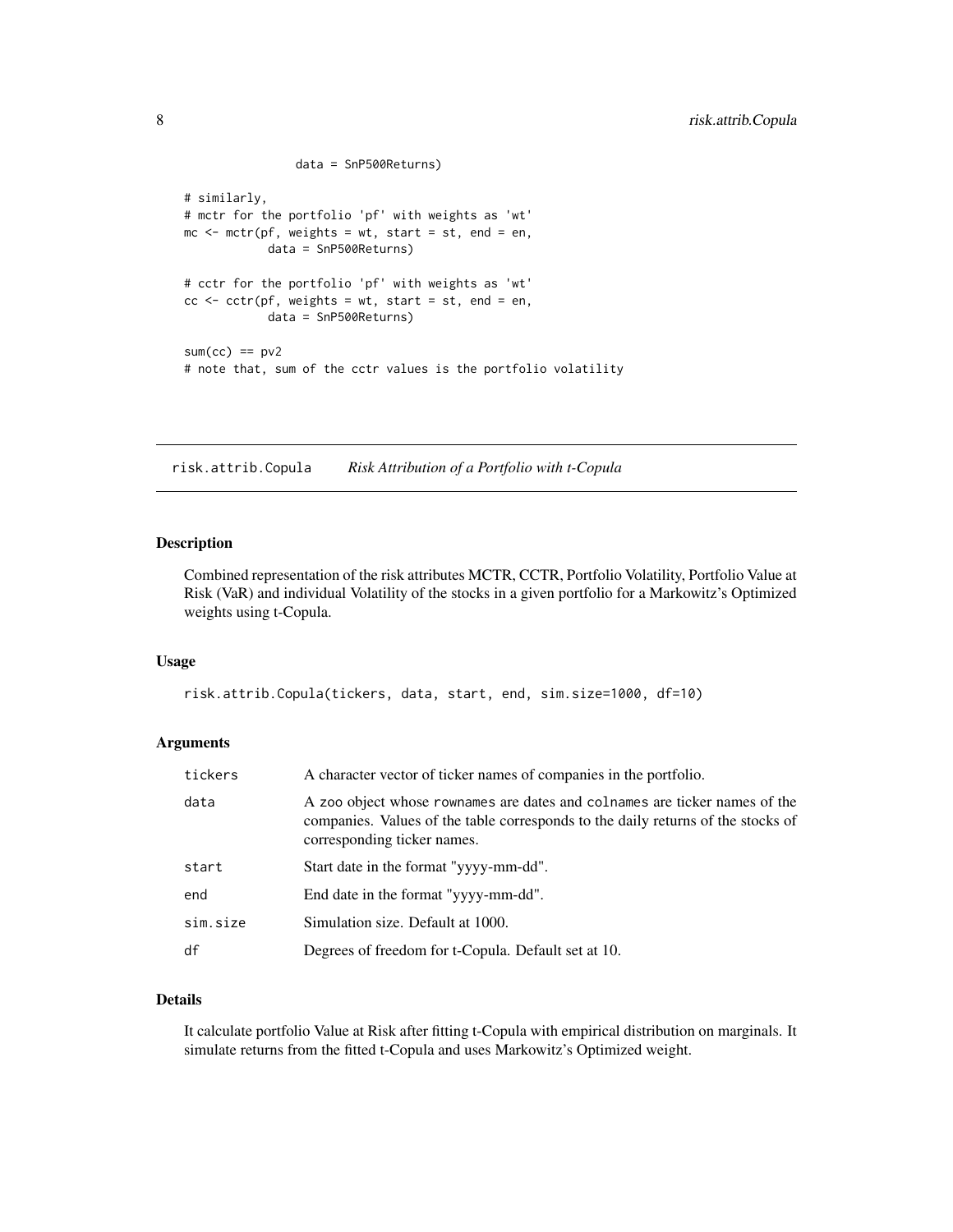#### <span id="page-8-0"></span>risk.attribution 9

## Value

Returns a list of following objects:

| Volatility           | Data frame caontaining Markowitz's optimized weights, individual stock's volatil-<br>ity, MCTR, CCTR for the given tickers. |
|----------------------|-----------------------------------------------------------------------------------------------------------------------------|
| Portfolio Volatilitv |                                                                                                                             |
|                      | Portfolio Volatility                                                                                                        |
|                      | Portfilio VaR - Portfolio Value at Risk-                                                                                    |

## See Also

[volatility](#page-12-1), [portvol](#page-2-1), [mctr](#page-2-1), [cctr](#page-2-1), [zoo](#page-0-0)

## Examples

```
# load the data 'SnP500Returns'
data(SnP500Returns)
# consider the portfolio containing the stocks of the companies
# Apple, IBM, Intel, Microsoft
pf <- c("AAPL","IBM","INTC","MSFT")
# risk attribution for the portfolio 'pf'
# for the time period January 1, 2013 - January 10, 2013
st<-"2013-01-01"
ed<-"2013-10-10"
risk.attrib.Copula(tickers = pf, data = SnP500Returns,
                    start = st, end = ed,
                    sim.size=1000, df=10)
```
risk.attribution *Risk Attribution of a Portfolio*

## Description

Combined representation of the risk attributes MCTR, CCTR, CCTR percentage, Portfolio Volatility and individual Volatility of the stocks in a given portfolio for a given weight and time period.

### Usage

risk.attribution(tickers, weights = rep(1,length(tickers)), start, end, data, CompanyList = NULL)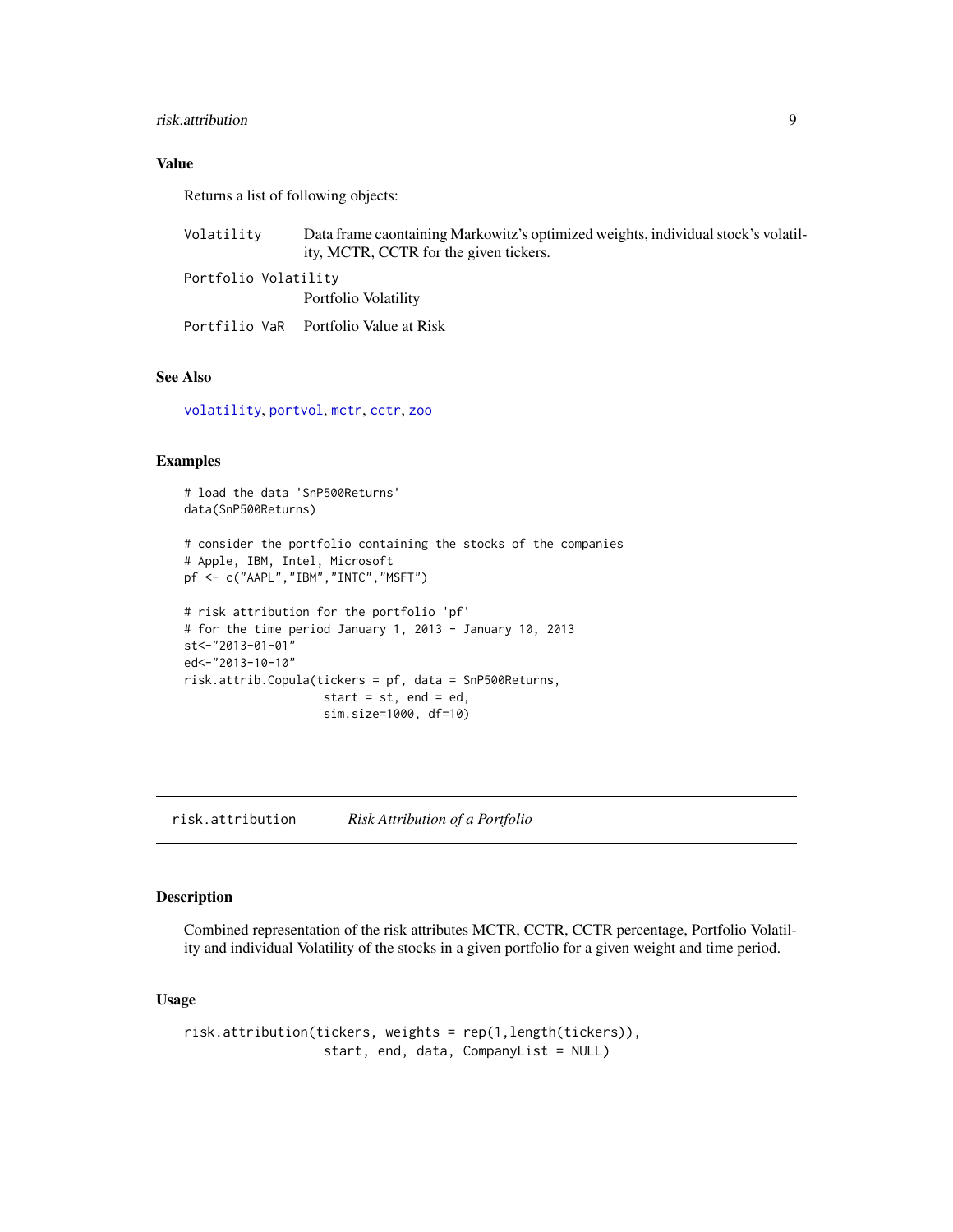## Arguments

| tickers     | A character vector of ticker names of companies in the portfolio.                                                                                                                                                                                                        |
|-------------|--------------------------------------------------------------------------------------------------------------------------------------------------------------------------------------------------------------------------------------------------------------------------|
| weights     | A numeric vector of weights assigned to the stocks corresponding to the ticker<br>names in tickers. The sum of the weights need not to be 1 or 100 (in per-<br>centage). By default, equal weights to all the stocks are assigned (i.e., by<br>rep(1, length(tickers))). |
| start       | Start date in the format "yyyy-mm-dd".                                                                                                                                                                                                                                   |
| end         | End date in the format "yyyy-mm-dd".                                                                                                                                                                                                                                     |
| data        | A zoo object whose rownames are dates and colnames are ticker names of the<br>companies. Values of the table corresponds to the daily returns of the stocks of<br>corresponding ticker names.                                                                            |
| CompanyList | A dataframe containing all the Company names corresponding to the ticker<br>names as its rownames. The input for this argument is optional.                                                                                                                              |

## Details

For details of the risk attributes refer to the corresponding functions. See [volatility](#page-12-1) for individual volatility of the stocks and [portvol](#page-2-1) for portfolio volatility, MCTR & CCTR.

CCTR percentage for a stock in the portfolio is defined as the percentage of the portfolio volatility contributed by that stock for the given weight. i.e.,

$$
CCTR(\%) = \frac{CCTR}{\sigma} * 100
$$

where  $\sigma$  is the portfolio volatility.

## Value

Returns a dataframe with rownames as the ticker names as given in the input tickers with the last row corresponding to the portfolio values. The result contains the following columns:

| Company Name | Optional. Available only if the data frame with the company names correspond-<br>ing to the ticker names as rownames is supplied as input in risk. attribution<br>for the argument CompanyList. |
|--------------|-------------------------------------------------------------------------------------------------------------------------------------------------------------------------------------------------|
| Weight       | Standardized value of the weights assigned to the stocks in the portfolio. Value<br>of this column corresponding to portfolio is the sum of the weights (i.e. 1).                               |
| <b>MCTR</b>  | Marginal Contribution to Total Risk (MCTR) in percentage. MCTR correspond-<br>ing to the portfolio will be shown as NA, since it is meaningless.                                                |
| <b>CCTR</b>  | Conditional Contribution to Total Risk (CCTR) in percentage. CCTR corre-<br>sponding to the portfolio is the sum of the CCTR values, which is the portfolio<br>volatility.                      |
| $CCTR(\%)$   | Percentage of the portfolio volatility contributed by the stock for the given<br>weight. Clearly, CCTR percentage corresponding to the portfolio is 100.                                        |
| Volatility   | Individual volatility of the stocks in percentage. Note that, the value of this<br>column corresponding to the portfolio is not the sum of this column. It is the<br>portfolio volatility.      |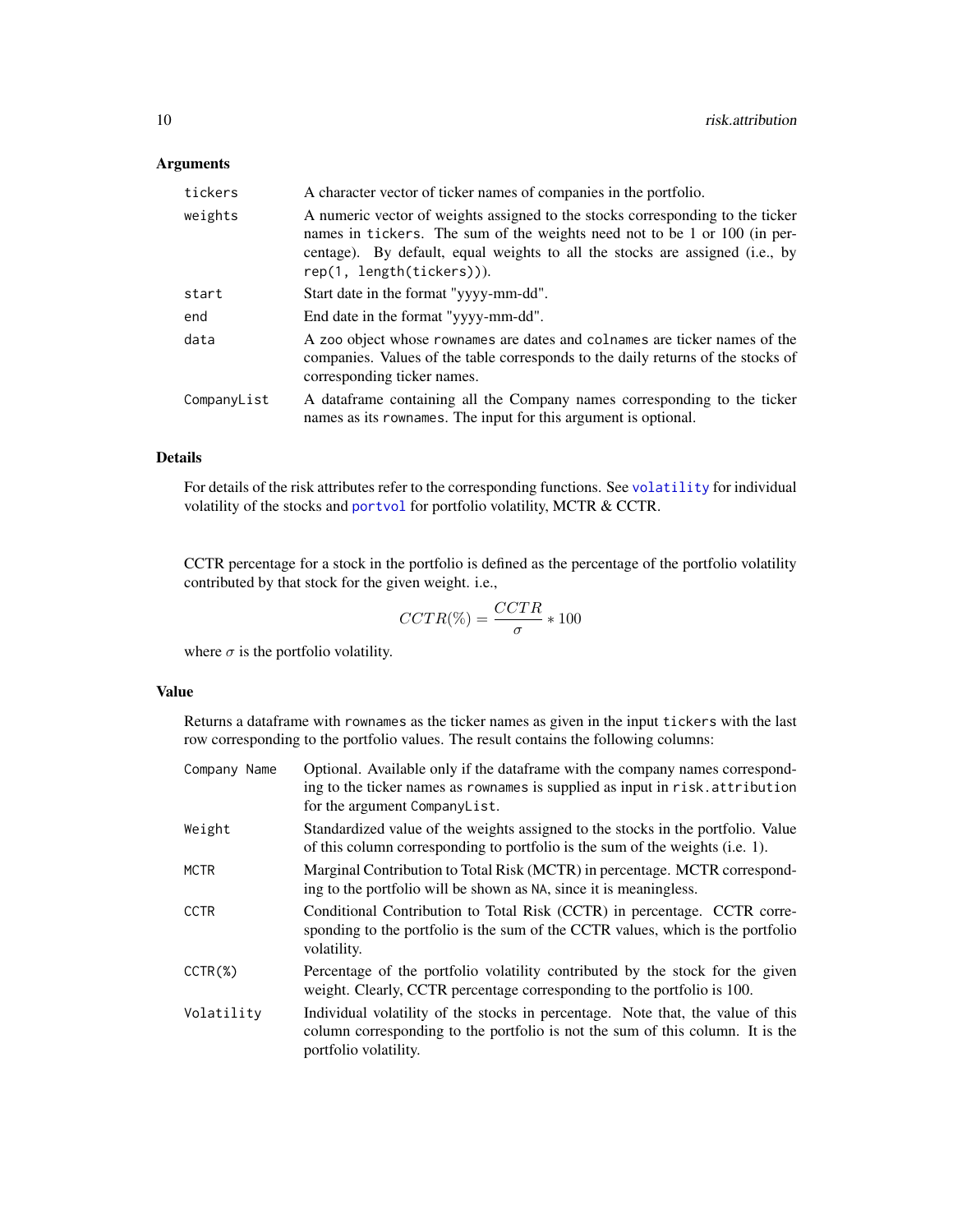#### <span id="page-10-0"></span>SnP500List 11

#### Note

In the result or output (see example), both the values of the last row (Portfolio) corresponding to the columns CCTR and Volatility are same (Portfolio Volatility). It should also be noted that, Portfolio Volatility is the sum of CCTR values corresponding to all the stocks but not the sum of individual Volatility of the stocks.

## See Also

[volatility](#page-12-1), [portvol](#page-2-1), [mctr](#page-2-1), [cctr](#page-2-1), [zoo](#page-0-0)

#### Examples

```
# load the data 'SnP500Returns'
data(SnP500Returns)
# consider the portfolio containing the stocks of the companies
# Apple, IBM, Intel, Microsoft
pf <- c("AAPL","IBM","INTC","MSFT")
# suppose the amount of investments in the above stocks are
# $10,000, $40,000, $20,000 & $30,000 respectively
wt <- c(10000,40000,20000,30000) # weights
# risk attribution for the portfolio 'pf' with weights 'wt'
# for the time period January 1, 2013 - January 31, 2013
risk.attribution(tickers = pf, weights = wt,
                  start = "2013-01-01", end = "2013-01-31",
                  data = SnP500Returns)
# to attach the company names corresponding to the ticker names
# load the dataset containing the company names
data(SnP500List)
risk.attribution(tickers = pf, weights = wt,
                  start = "2013-01-01", end = "2013-01-31",
                  data = SnP500Returns, CompanyList = SnP500List)
```
SnP500List *List of S&P500 Stocks in 2013*

#### Description

List of company names corresponding to the ticker names of the stocks listed in S&P500 List in the year 2013.

#### Usage

data(SnP500List)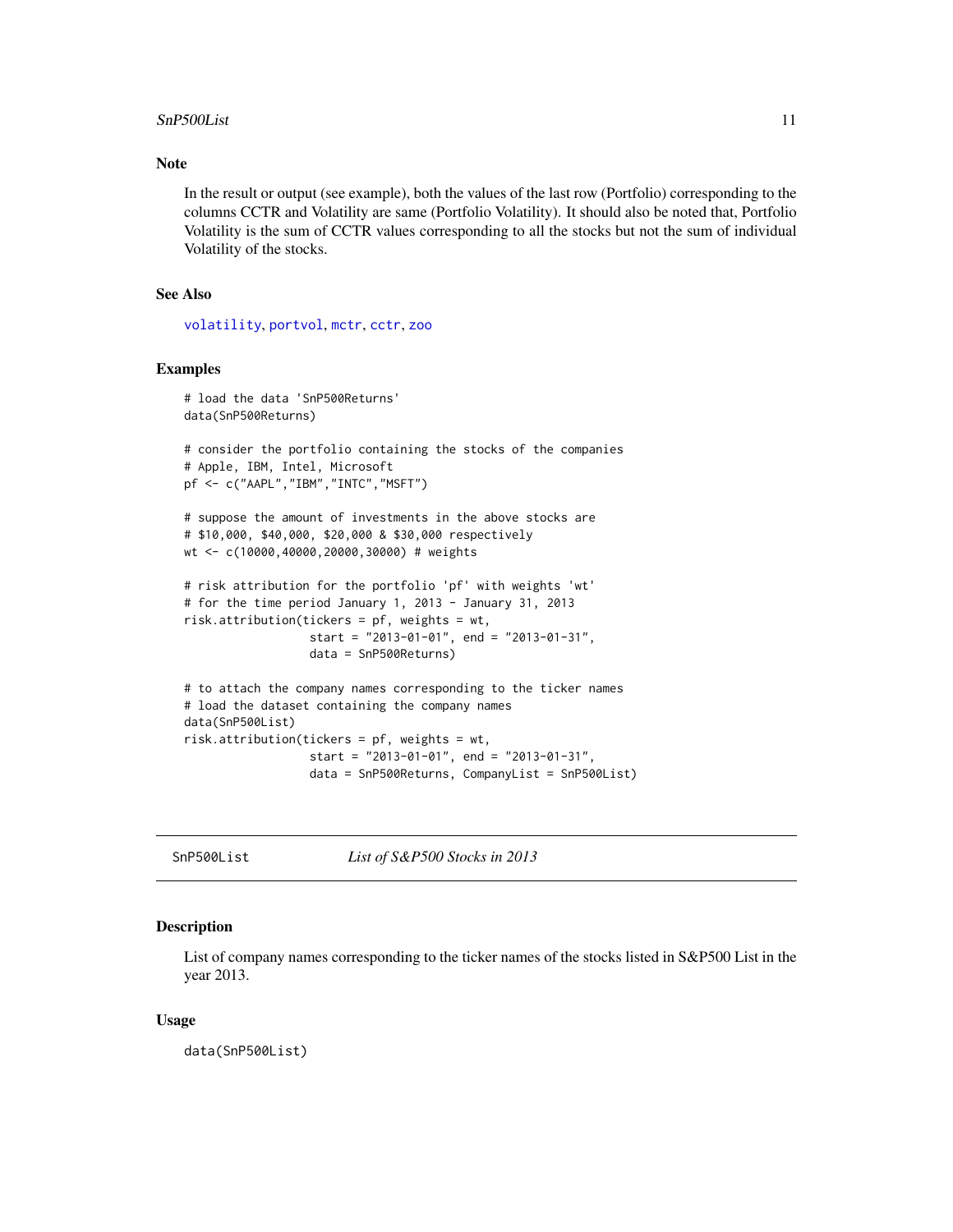#### <span id="page-11-0"></span>Format

A data frame with 500 observations on the following variable.

Company Names of companies as character string corresponding to their ticker names as rowname.

#### Examples

```
data(SnP500List)
head(SnP500List)
```
SnP500Returns *Daily Returns of S&P500 Stocks in 2013*

#### Description

Daily log returns corresponding to the ticker names of the stocks of the companies listed in S&P500 List in the year 2013.

#### Usage

data(SnP500Returns)

## Format

The format is [zoo](#page-0-0) series from 2013-01-02 to 2013-12-31. rownames are the dates in the format "yyyy-mm-dd" and colnames are the ticker names of the stocks.

### Source

Yahoo Finance <<http://finance.yahoo.com>>

## See Also

[access](#page-1-1) to pick a block from this large [zoo](#page-0-0) series.

#### Examples

data(SnP500Returns)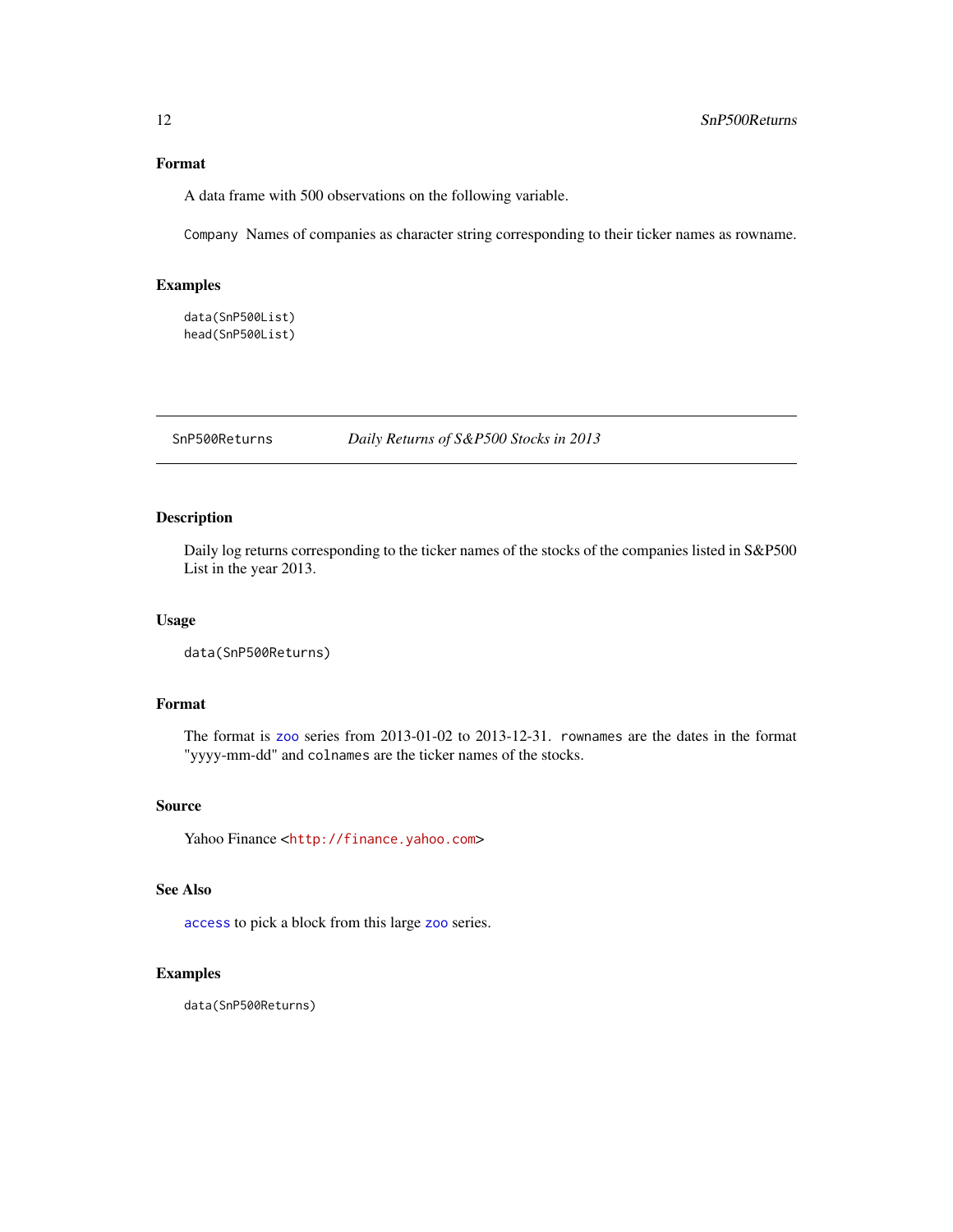<span id="page-12-1"></span><span id="page-12-0"></span>

#### Description

Volatility of one or more stock(s) for a given time period.

#### Usage

volatility(tickers, start, end, data)

#### Arguments

| tickers | List of ticker names of companies. A character vector.                                                                                                                                        |
|---------|-----------------------------------------------------------------------------------------------------------------------------------------------------------------------------------------------|
| start   | Start date in the format "yyyy-mm-dd".                                                                                                                                                        |
| end     | End date in the format "yyyy-mm-dd".                                                                                                                                                          |
| data    | A zoo object whose rownames are dates and colnames are ticker names of the<br>companies. Values of the table corresponds to the daily returns of the stocks of<br>corresponding ticker names. |

#### Details

Volatility of a given stock for a time period is defined as the standard deviation of the returns of that stock in that time period.

#### Value

A named numeric vector of volatility in percentage with names being the ticker names of the stocks given as input in tickers.

#### See Also

[zoo](#page-0-0)

#### Examples

```
data(SnP500Returns)
tckk <- colnames(SnP500Returns)
```

```
# volatility of the stock of the company Apple
# for the time period January 1, 2013 - January 31, 2013
volatility("AAPL", start = "2013-01-01",
            end = "2013-01-31", data = SnP500Returns)
```

```
# volatility of the first three stocks in SnP500Returns
# for the time period January 1, 2013 - January 31, 2013
volatility(tickers = tckk[1:3], start = "2013-01-01",
           end = "2013-01-31", data = SnP500Returns)
```